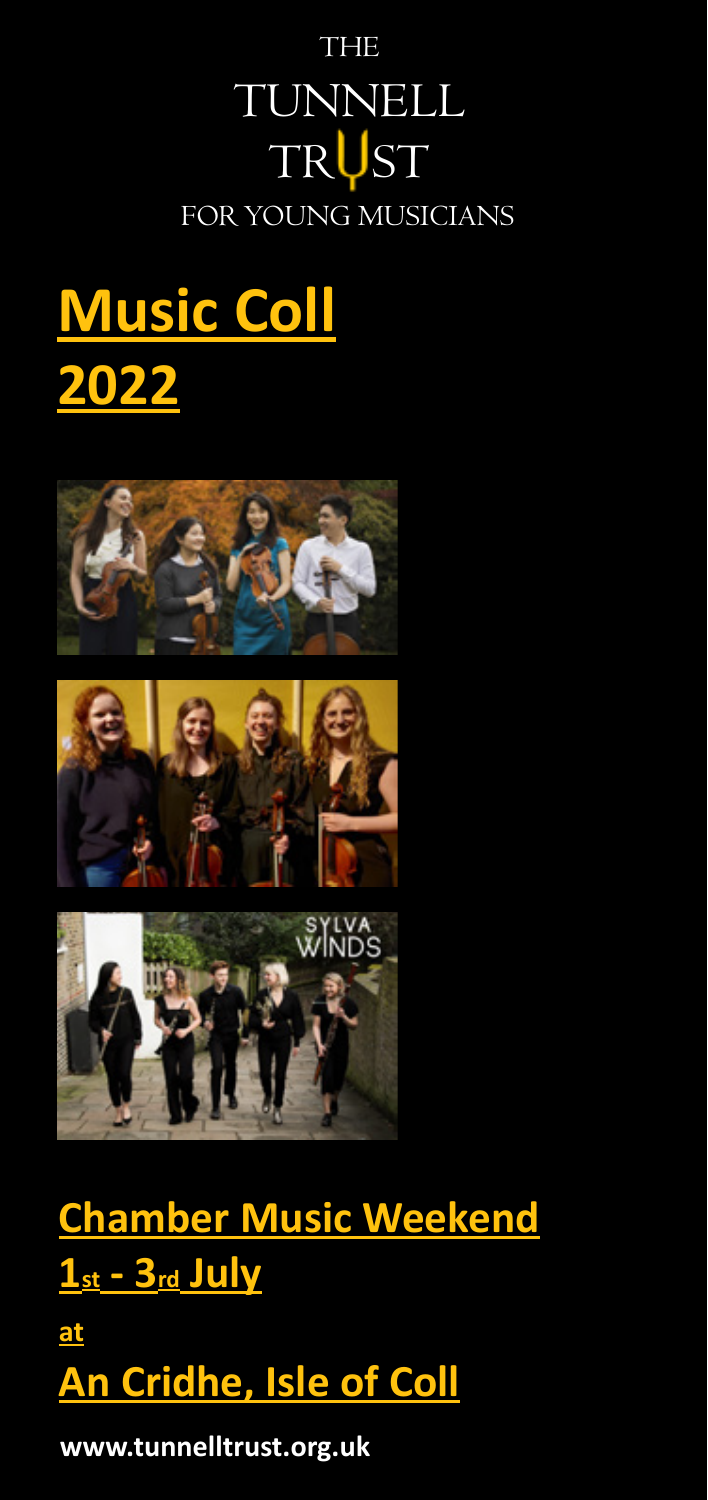**The Tunnell Trust for Young Musicians** was established following the merger of the John Tunnell Trust and the Young Musicians' Trust in 1999.

The John Tunnell Trust was formed in 1988 by family members, colleagues and friends of the late John Tunnell, OBE, the founder leader of the Scottish Chamber Orchestra. The Trust was established in order to support young musicians and chamber groups in particular. The aim of all our work is to help bridge the difficult gap between the student and professional worlds for our Young Musicians, where recognition and experience can only be gained from quality performing opportunities.

In 1993 Wendy, John's widow, set up the Young Musicians' Trust wishing to do even more to promote young musicians. She ran the Trust until her untimely death in 1998. The Young Musicians' Trust promoted its own series of concerts in country houses, schools and other venues and staged an annual study and performance week at Strathgarry in Perthshire, Scotland whilst winning extraordinary support from many high profile sponsors.

The Trust's Awards Scheme has assisted some 114 young chamber music ensembles (459 individual musicians) and 83 different Scottish Music Clubs in 730 concerts. The Trust pays the fees of outstanding young groups to play at Music Clubs all over Scotland with an emphasis on helping Clubs in small and remote places as well as in the major centres. Young groups are selected annually at auditions held in London.

In addition the Trust promotes its own annual summer study & performance week on the Isle of Coll in the Inner Hebrides - Music Coll. This ten day event gives up to five young groups the chance to work together for an intensive period of time without distraction. There is time to rehearse, receive inspiring tuition and to perform in our three public recitals. The Trust has enjoyed outstanding success. We have been able to provide much needed learning and performing opportunities for Young Musicians at the outset of their careers and vital support for local arts and educational organisations often situated within isolated communities.

As a working Trust, there is a need to raise funds annually in support of the Awards Scheme which enters its 31st season. After a highly successful move to the Isle of Coll seven years ago, our study and performance week is also a focal point for much needed fund raising. The Course now enters its 27th year. Much of our work is funded by large national charities, commercial sponsors and many generous individuals. We are extremely grateful to all those who make our work possible.

#### **[Artistic Director](https://tunnelltrust.org.uk/whoweare/artisticadvisers/)**

Jonathan Tunnell

#### **[Trustees](https://tunnelltrust.org.uk/whoweare/trustees/)**

William Tunnell (Chairman) David WS Todd (Treasurer) Tom Chadwick David McLellan Christopher Packard Philippa Tunnell Jeremy Young

#### **Trust Adv**

Timothy Brown Sarah Burnett Richard Deakin Scott Dickinson Michael Dussek Laura Samuel Charles Tunnell Philippa Tunnell

#### **Trust Patron**

Emanuel Ax Dame Janet Baker Charles Beare Sally Beamish OBE Gus Christie James Conlon Imogen Cooper Edward Gardner Ralph Kirshbaum Jaime Laredo Yo-Yo Ma Jamie MacDougall Neil Mackie CBE Colin Matthews OBE Ann Murray DBE Murray Perahia KBE Julian Rachlin Sir Simon Rattle Kenneth Robb WS Gerard Schwarz Alasdair Tait Robin Ticciati Mark Anthony Turnage Mitsuko Uchida John Woolrich Pinchas Zukerman

> **64 Brunswick Street, Edinburgh EH7 5HU** (Scottish Charity SC O21739) **[www.tunnelltrust.org.uk](http://www.tunnelltrust.org.uk)**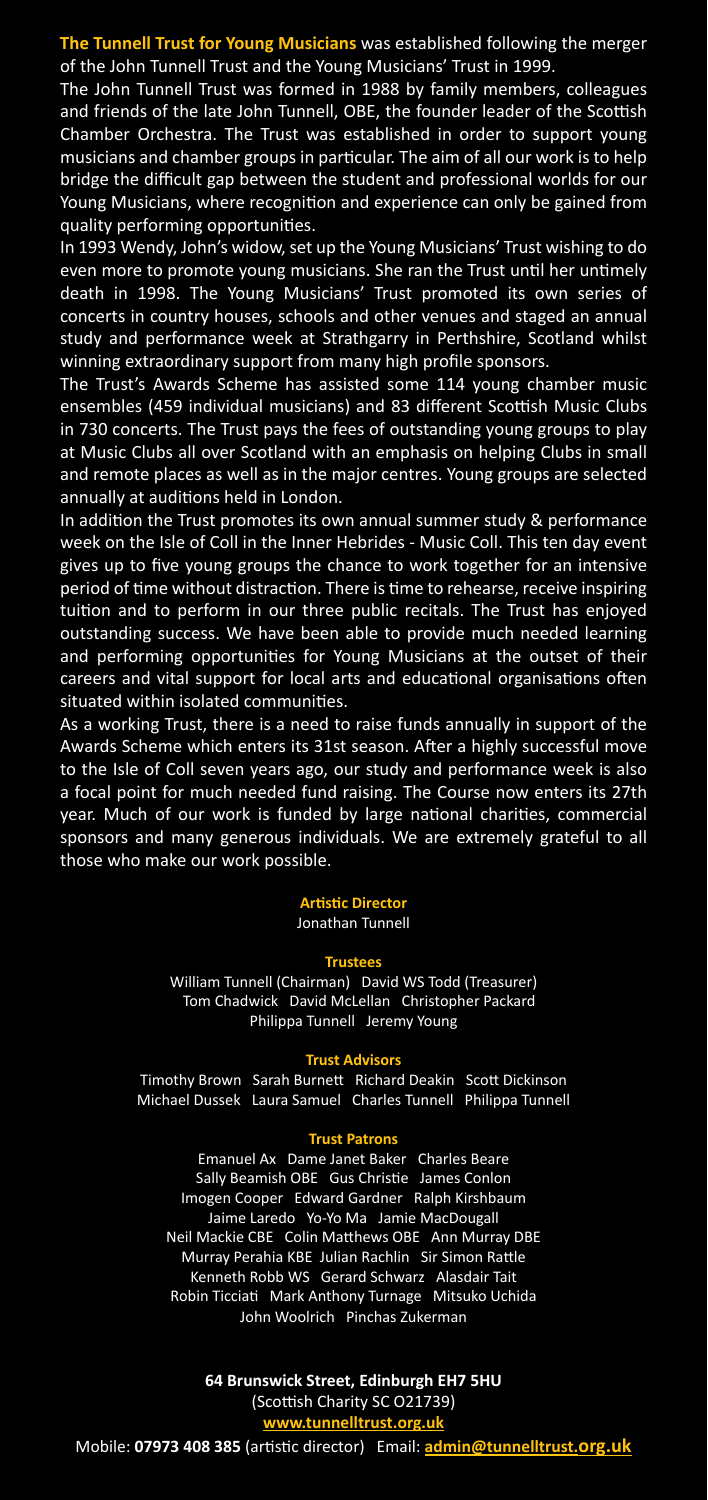# **The Tunnell Trust for Young Musicians**

**is delighted to invite you to the Chamber Music Weekend at An Cridhe, Isle of Coll, Argyll** 

**1st - 3rd July 2022**

**We invite you to three days of wonderful concerts on the Isle of Coll.** 

**After a week of intensive coaching and rehearsing, involving some of the world's most outstanding young musicians, An Cridhe comes to life with the sound of classical music with a full audience once again.**

#### **Our Tutors**

**Our inspirational Tutors for Music Coll 2022 are Timothy Brown** *french horn,* **Richard Deakin** *violin,* **Scott Dickinson** *viola,* **Charles Tunnell** *cello*& **Jonathan Tunnell** *cello***.**

#### **Tickets**

**Tickets can be booked in advance via our online booking form: www.tunnelltrust.org.uk/musiccoll2022/howtobooktickets/ or phone us on: 07973 408 385**

**Concert tickets are £15 each for adults and a £40 weekend ticket for all 3 days saves you £5! Children under 16 come for £5 for the whole weekend!**

#### **Visiting from other islands or the mainland?**

**If you intend to visit from the mainland for the week's events, you will be made exceptionally welcome! There are many deals available with local accommodation providers. Please visit our website for details.**

## **The Funding of Music Coll 2022**

**Music Coll is funded through the generosity of numerous individual donors, many high profile business sponsors and charitable organisations. Each year the Trust needs to raise the necessary funds to cover the cost of the event in full.**

*If you are unable to join us for Music Coll but would like to make a donation to the Tunnell Trust in order to help with our work, your support would be greatly appreciated:* **www.justgiving/tunnell/donate**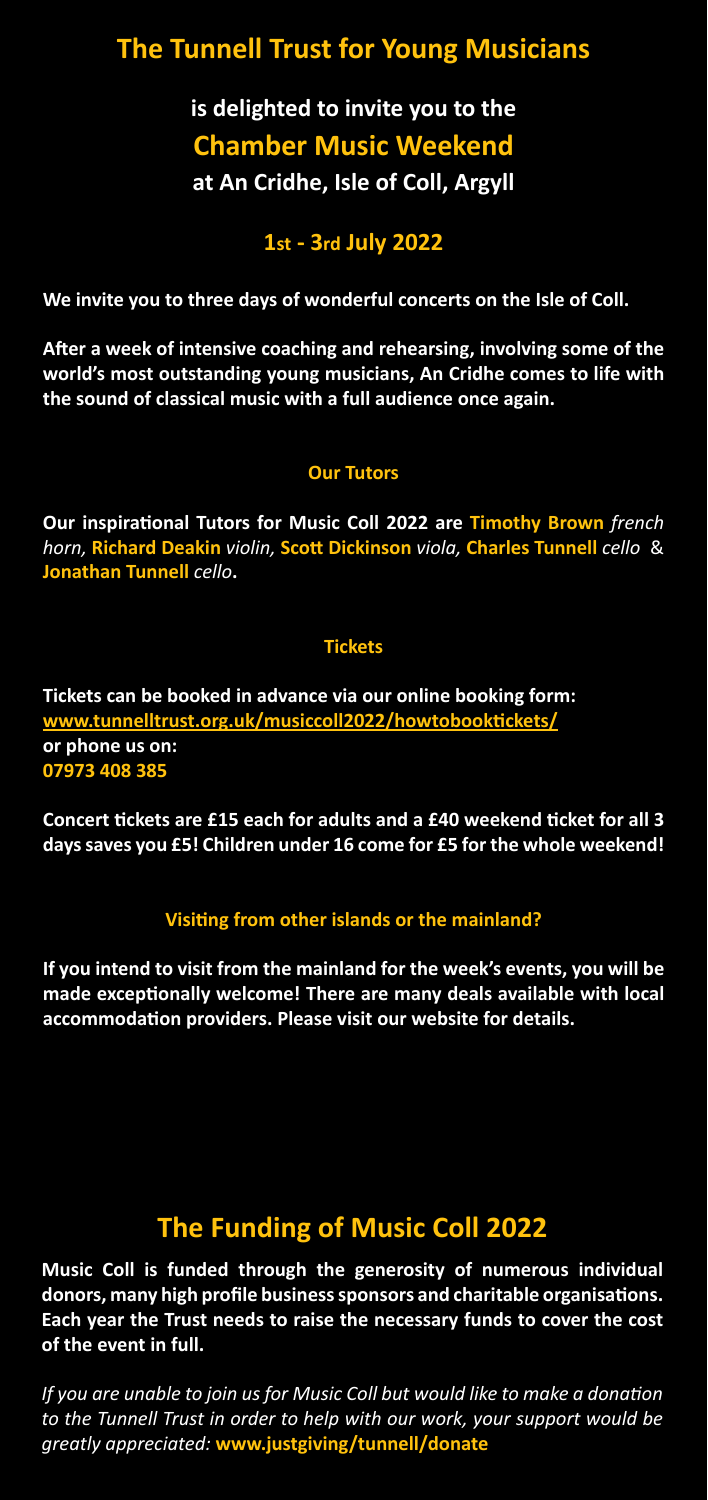

**Asaka Quartet**



**[Ferrante Quartet](https://tunnelltrust.org.uk/musiccoll2022/musiccollmusicians2022/)**



**Sylva Winds**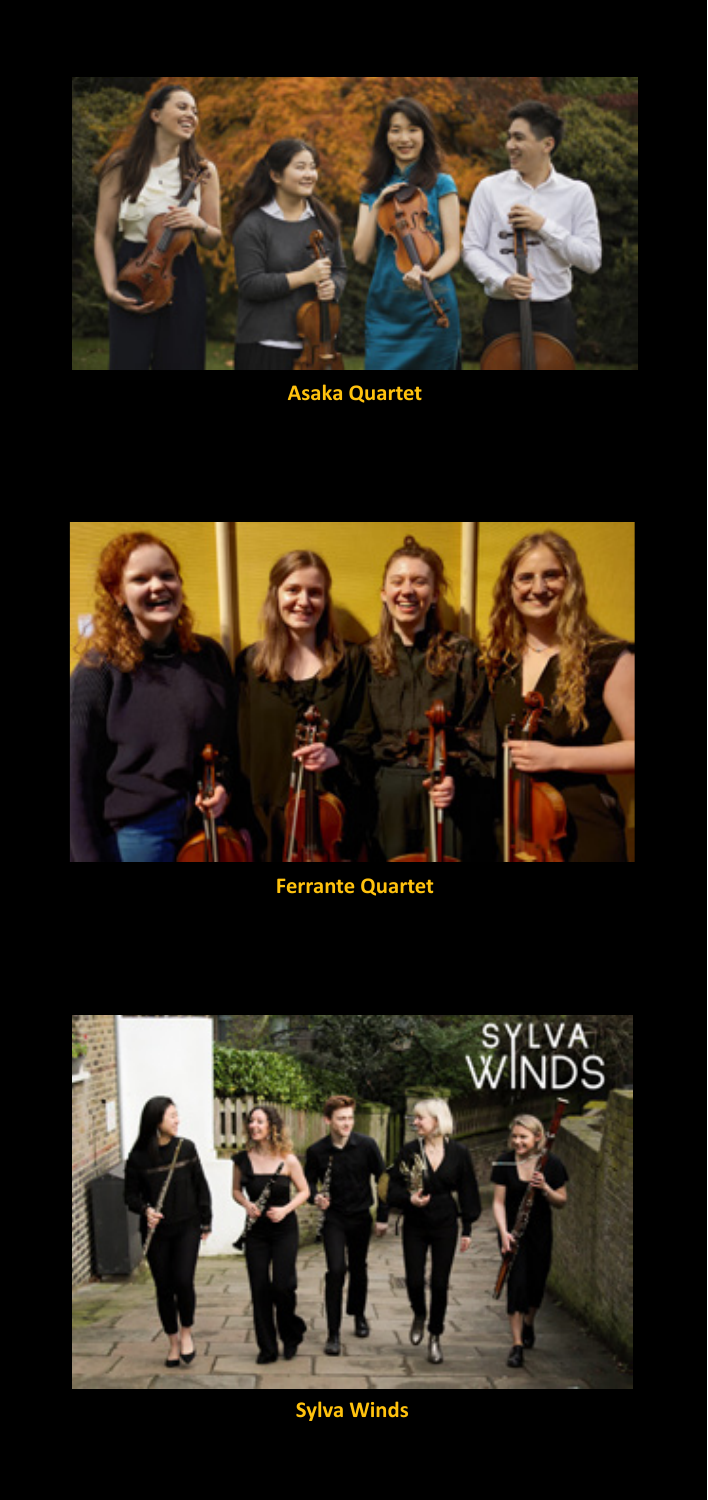#### **Friday 1st July 2022 at 7.30pm**

#### **CONCERT at** *An Cridhe*

**Sylva Winds** Barber*Summer Music* **Asaka Quartet** Beethoven*Quartet op. 18 no. 2 in G INTERVAL* **Sylva Winds** Thea Musgrave *Wind Quintet*

**Ferrante Quartet** Fanny Hensel Mendelssohn*Quartet in E flat*

#### **Saturday 2nd July 2022 at 7.30pm**

#### **CONCERT at** *An Cridhe*

**Ferrante Quartet** Haydn*Quartet op.76 no. 4 in E flat "Sunrise"* **Sylva Winds** Jean Françaix*Wind Quintet no. 1 INTERVAL* **Sylva Winds** Martin Butler*Down-Hollow Winds* **Asaka Quartet** Brahms*Quartet op. 51 no. 1 in C minor*

#### **Sunday 3rd July 2022 at 3pm**

#### **CONCERT at** *An Cridhe*

**Sylva Winds** Paul Patterson*Comedy for 5 winds* **Ferrante Quartet** Silvestrov*Ikon* Beethoven*Quartet no. 9, op. 59 no. 3 in C INTERVAL* **Sylva Winds** Schuller*Suite* **Asaka Quartet**

Tchaikovsky*Quartet no. 1 in D, op. 11*

(All programmes may be subject to last minute changes)

*In order to reserve tickets, please visit*  **[www.tunnelltrust.org.uk/musiccoll2022/howtobooktickets/](http://www.tunnelltrust.org.uk/musiccoll2022/howtobooktickets/)** *or phone us on:* **07973 408 385**